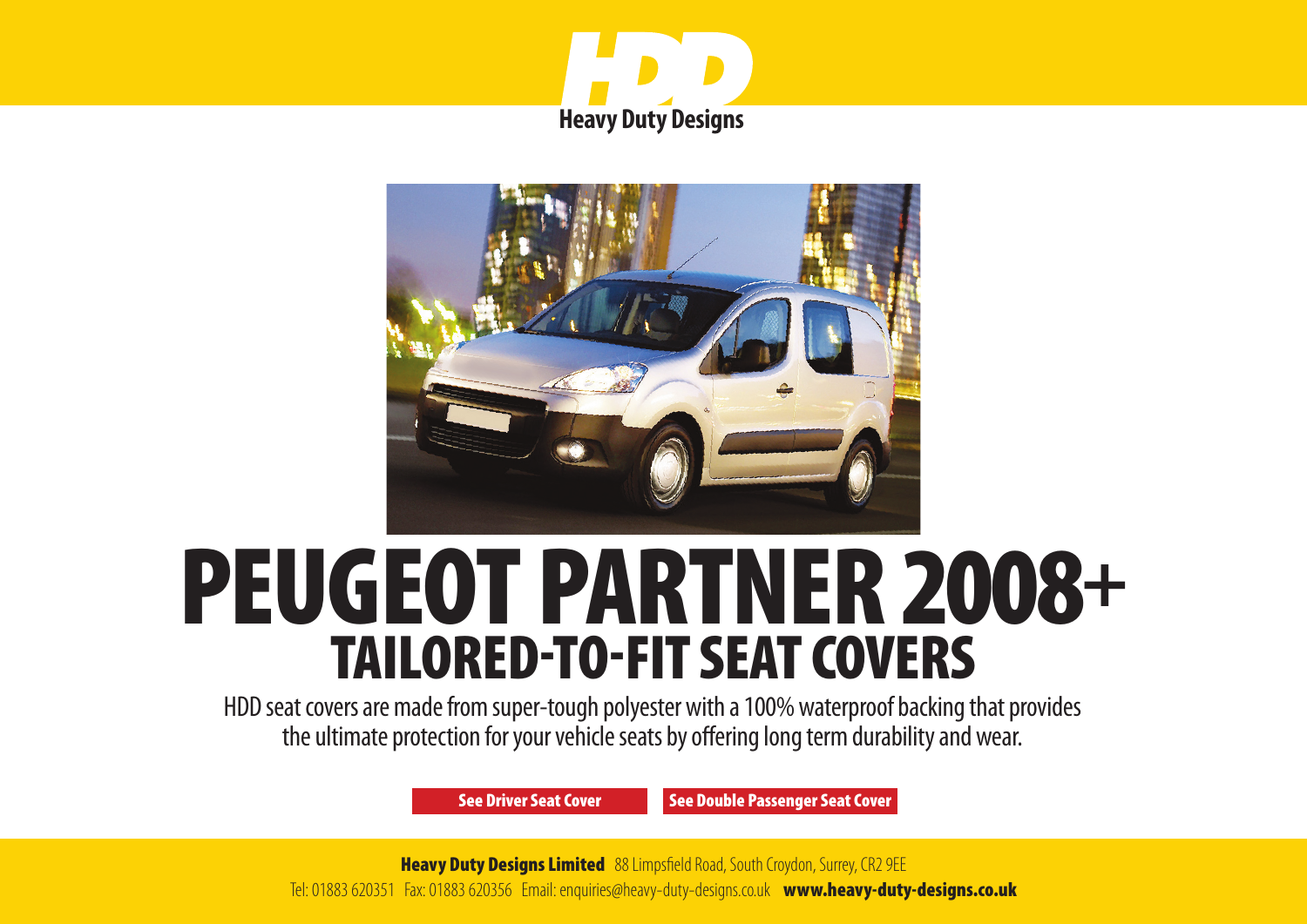

### <span id="page-1-0"></span>DRIVER SEAT COVER PEUGEOT PARTNER 2008+

 Tailored to fit the driver seat with separate headrest

> **BLACK** PPDBLK-981

**HDD** 

**TROEN BERLINGO DRIVER** 

**GREY** PPDGRY-984

#### Designed to Last:

- n 100% waterproof
- **n** Proven for use in harsh environments
- $\blacksquare$  Keeps your seats looking like new
- $\blacksquare$  Parachute thread for added long term strength
- $\blacksquare$  Made from tough, hard wearing polyester with waterproof PVC backing
- **n** Protects your investment 'the residual value of your vehicle'
- $\blacksquare$  Reduces wear and tear to the original seat fabric

#### Protects against and resistant to:

- **n** Mud, water & slurry **n** Grease, oil & dust **n** Building debris
- **n** Oil & paint **n** Food & drink **n** Travel sickness

#### Ideal for:

- **n** Fleet Owners and Operators **n** Maintenance Engineers working in harsh environments
- n Builders & Carpenters **n** Plant operators **n** Farm workers

#### [See Double Passenger Seat Cover](#page-2-0)